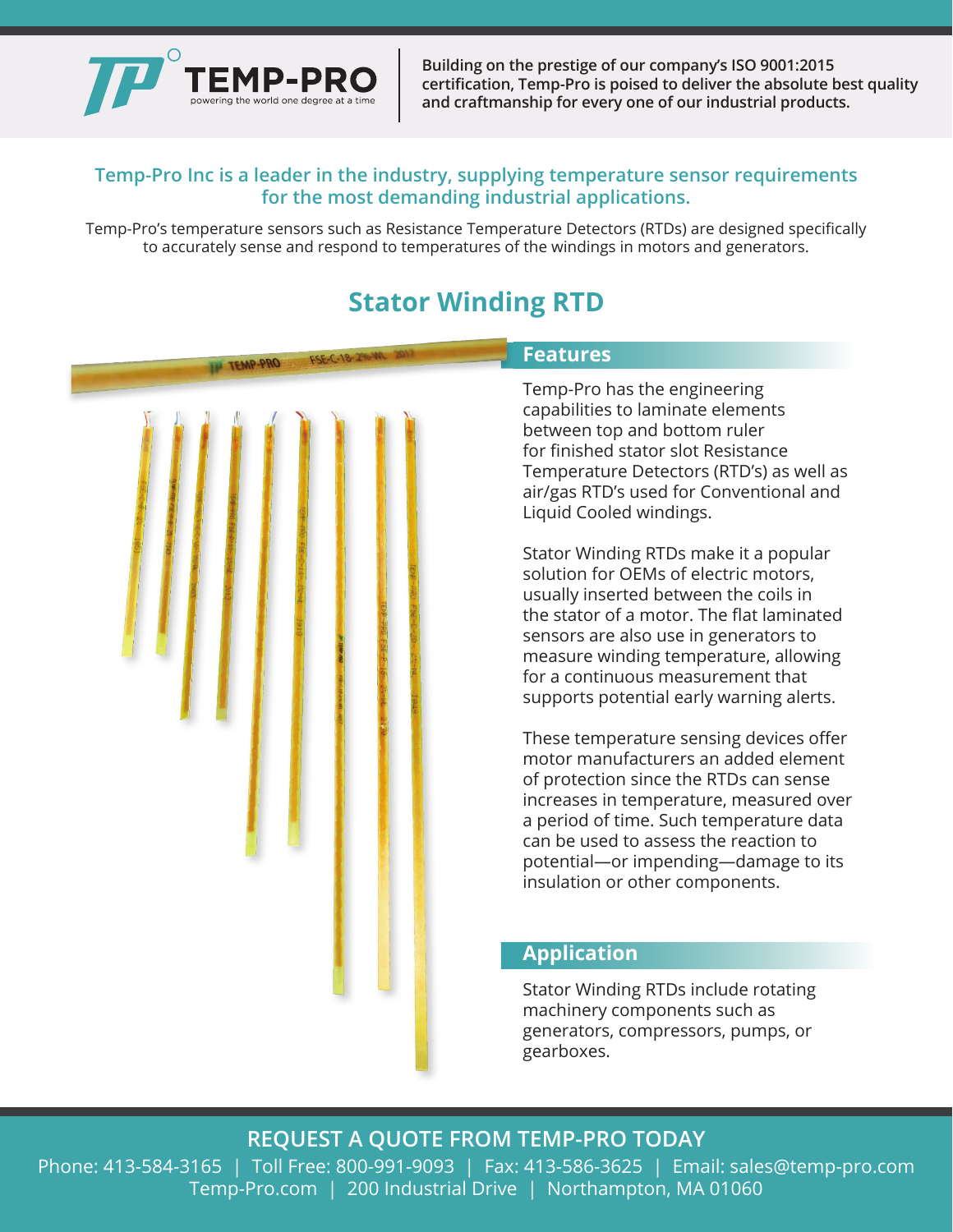

**Building on the prestige of our company's ISO 9001:2015 certification, Temp-Pro is poised to deliver the absolute best quality and craftmanship for every one of our industrial products.**

## **Installation**



Stator Winding RTDs fit on the coil end of large motors and generators. Six sensors are recommended for each motors, two per phase. Locate sensors near the hottest point of the windings for best performance.

## **Ordering**

Stator Winding RTDs can be customized to meet specific dimensions and applications in your electric rotating equipment.

# **Sample: FSE120A PT100B 723**

**FSE..........Model**

| <b>Insulation Class</b> | None: Class F = $155^{\circ}$ C (311 $^{\circ}$ F)<br>H: Class H = $180^{\circ}$ C (359 $^{\circ}$ F) |
|-------------------------|-------------------------------------------------------------------------------------------------------|
| 120 Body Length         | 120: 12.0in                                                                                           |
| A Body Thickness        | A: 0.030in<br>$B: 0.051$ in<br>$C: 0.078$ in                                                          |

### **PT100B...Element**

| PT 100A:<br>PT 100A1: |                                                                       | Platinum (0.00385 TCR) 100Ω ±0.5% at 0°C<br>Platinum (0.00392 TCR) 100Ω ±0.5% at 0°C |
|-----------------------|-----------------------------------------------------------------------|--------------------------------------------------------------------------------------|
| PT 100B:              | Platinum (0.00385 TCR) 100Ω ±0.12% at 0°C<br>(Meets EN60751, Class B) |                                                                                      |
| PT 100B2:             |                                                                       | Platinum (0.00385 TCR) 100Ω ±0.2% at 0°C                                             |
| <b>CU 10B:</b>        |                                                                       | Copper (0.00427 TCR) 10 $\Omega$ ±0.2% at 25°C                                       |
| NI 120:               |                                                                       | Nickel (0.00672 TCR) 120Ω ±0.5% at 0°C                                               |
| 0.030" thick: AWG 30  |                                                                       | Body width (inches)                                                                  |
| 0.051" thick: AWG 26  |                                                                       | Single .285 ±0.005                                                                   |
| 0.078" thick: AWG 22  |                                                                       | Dual .472 ±0.005                                                                     |

#### **72 ...........Lead Length:** 72 Inches

| 3 Leads | Single: 2, 3, 4 strands    |
|---------|----------------------------|
|         | Dual: 2 or 3 (per element) |

**\*\*\*Dual Element - Specify Dual\*\*\***

## **REQUEST A QUOTE FROM TEMP-PRO TODAY**

Phone: 413-584-3165 | Toll Free: 800-991-9093 | Fax: 413-586-3625 | Email: sales@temp-pro.com Temp-Pro.com | 200 Industrial Drive | Northampton, MA 01060



## **Standard**

IEC 60751 DIN 43760